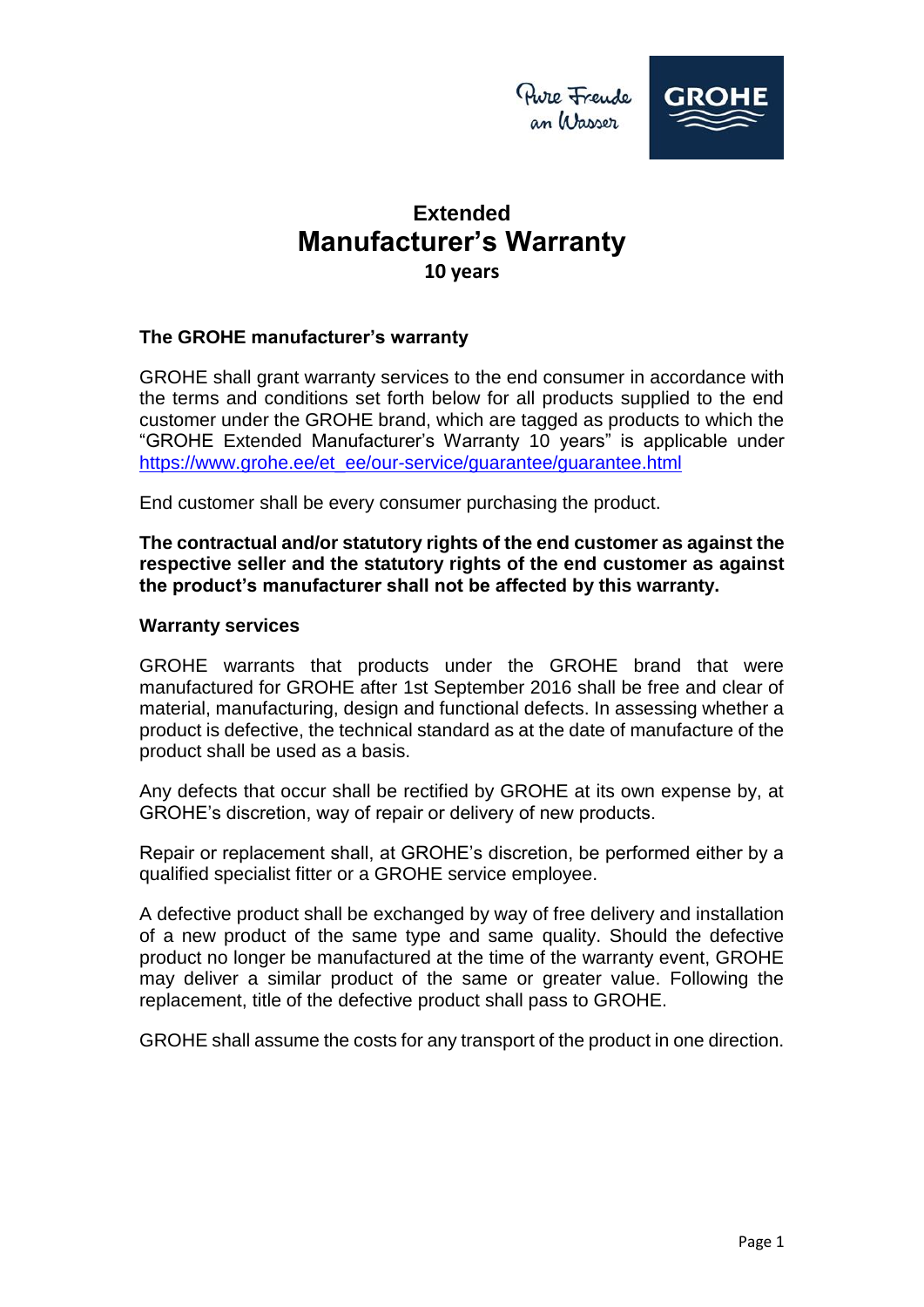



### **Warranty period**

The GROHE Manufacturer's Warranty shall apply for a period of ten years commencing from the date of purchase of the GROHE product by the end customer, however, in any case no longer than for a period of eleven years commencing from the date of production of the respective GROHE product.

The warranty period shall not be extended by any repair work authorised by GROHE or exchange of the product or parts, nor shall it commence to run anew. The same shall apply if these warranty terms and conditions are enclosed with the replacement product.

#### **Warranty prerequisites**

A prerequisite for a warranty claim shall be the submission of the original invoice with the purchase date and must clearly indicate the name and address of the seller and the place of purchase. The end customer is nevertheless entitled to furnish proof of the purchase and the purchase date by other means.

Moreover, claims under this warranty shall only be given if the product is properly installed, mounted and operated. The installation and operational instructions as well as the technical data sheet issued by GROHE always have, even during the installation, to be observed. This shall apply irrespective of whether installation is performed by a qualified specialist fitter or whether the end customer installs and mounts the product on its own.

In order to claim the GROHE Manufacturer's Warranty the product must be duly and properly cleaned and cared for in accordance with the GROHE care instructions and is operated in accordance with the operational instructions.

The technical product information, the technical data sheets and the GROHE care instructions may be found in the sales packaging and on the GROHE website (www.grohe.ee). In the event of questions concerning maintenance and care, employees of GROHE's service organisation will be happy to assist and can be contacted on **+372 661 6354**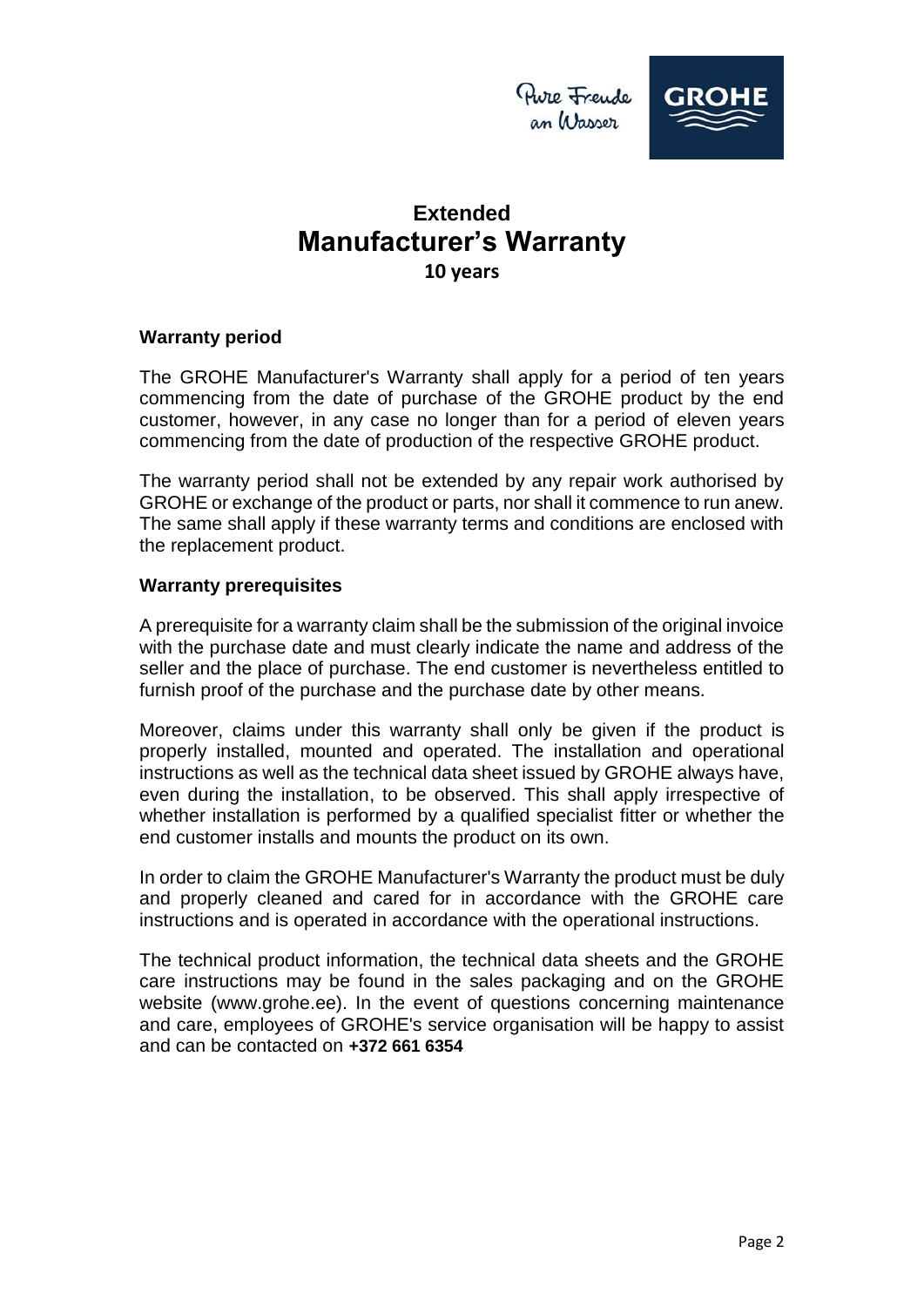



The end consumer may claim warranty services only if notice of a defect arising is given prior to claiming of the warranty services unless such notice should be unreasonable in individual cases. Regularly the specialist fitter from whom the end customer has purchased the product will be the primary contact person for such notice, otherwise a customer service centre authorised by GROHE or GROHE itself. Calling the GROHE service organisation will in any case be sufficient. Notification must be given within a reasonable time after the defect has been discovered, however, in any case prior to the expiration of the warranty period.

### **Exclusion of the warranty**

Claims may in particular not be asserted under the warranty,

- If the product was not properly installed, cared, maintained or repaired,
- If the defect is attributable to incorrect operation or incorrect handling of the product,
- If the defect occurs due to missing or incorrect maintenance,
- $-I$  If spare parts other than original GROHE spare parts are used during repairs or maintenance of the product,
- $-I$  If the defect was caused by transport or installation of the product,
- $-$  If the surface has been scratched.
- $-I$  If the product is a display / ex display product,
- If consumables (such as filters, filter cartridges, aerators or batteries) or material subject to wear and tear (such as seals or hoses) are affected,
- If the defect was caused by a breakage of fragile parts (such as glass or light bulbs),
- $-$  If the defect occurs due to aggressive environmental influences (such as chemicals, cleaning agents), lime scale or disruptions due to ice and/or lime,
- $-$  If the defect is caused by specific environmental circumstances (e.g. excess or negative pressure in the line, excess voltage or under voltage on the line),
- $-I$  If the defect is attributable to willful or negligent damage to the product by the end customer or a third party.